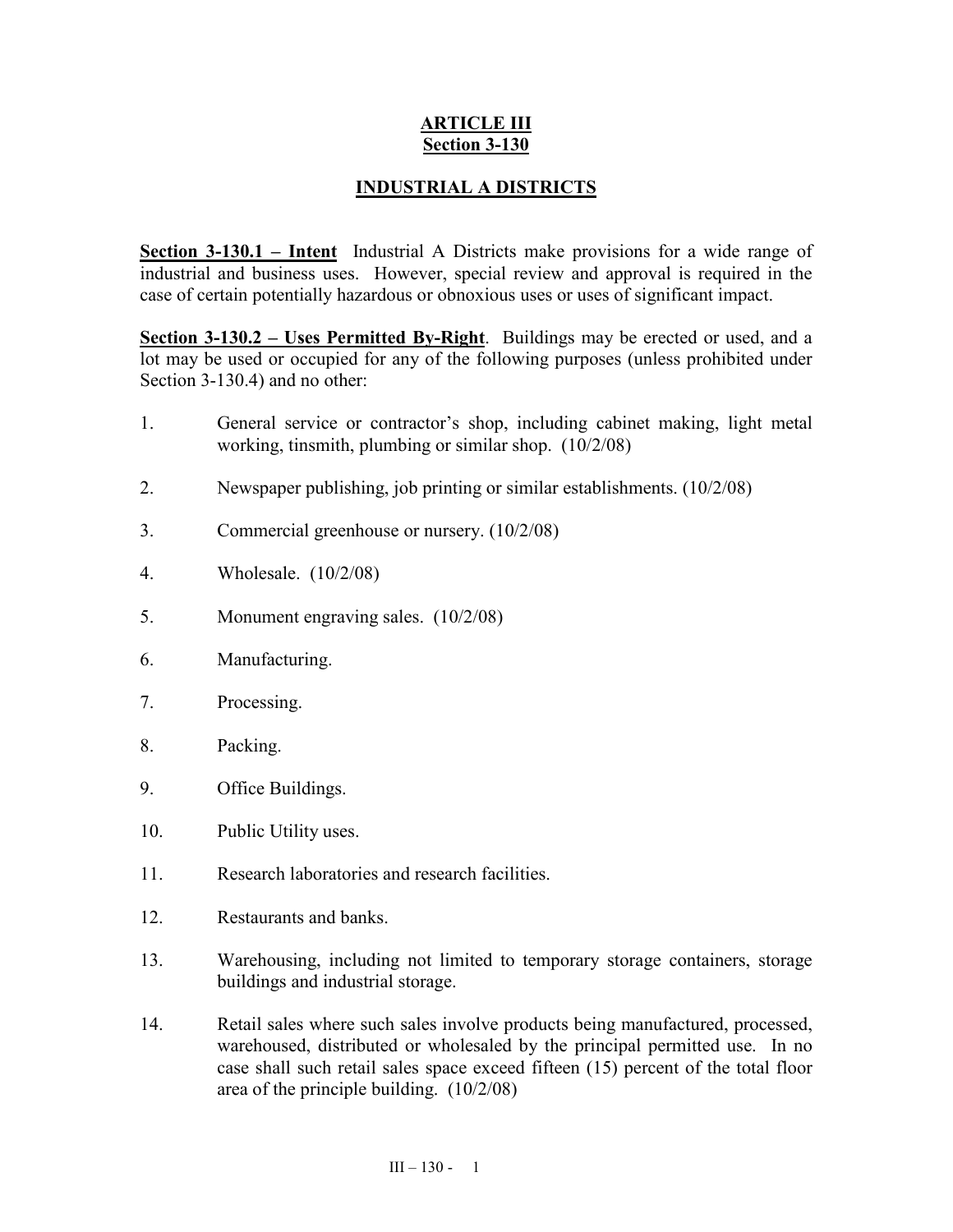- 15. Dwellings in conjunction with bona fide agricultural operations or one living quarter of a watchman and or caretaker and his/her family.
- 16. Above ground radio and television broadcasting stations, towers and accessory structures. (FAA approved)
- 17. Helicopter landing pad. (FAA approved)
- 18. Iron, steel or other metal manufacture or processing, drop forging with power hammer, boiler works, heavy weight casting including galvanizing and other treatment.
- 19. Transfer/distribution facilities. (6/3/04)
- 20. Accessory uses located on the same lot which are customarily incidental to and associated with the permitted use. (10/2/04)
- 21. The generation of electricity fueled primary by natural gas by a business organization or public service corporation, as approved by the Massachusetts Energy Facilities Siting Board in accordance with the provisions of section 69J¼ of chapter 164 of the General Laws, including all equipment, buildings and structures associated with such use that are located on the same site as the generating facility, as well as all ancillary transmission and distribution lines, gas pipelines and water mains. All gas and electric lines and water mains associated with this use are permitted as-of-right in all zoning districts through which they must traverse so long as such utility lines obtain all municipal permits, licenses, rights of way or other forms of authorizations that are necessary for their construction and operation; provided, further, for any electric or gas lines that are not located on the site of the generating facility, such lines are permitted as-of-right so long as the local transmission company or distribution utility, as the case may be, agrees to become owner of such facilities, through a pre-construction agreement. (12/03/09) All necessary utility lines that meet the requirements of 3-130.2.21 (12/3/09)
- 22. Home Occupation (See Section 5-1001) (7/1/10)
- 23. Marijuana Shop, in accordance with Section 4-90 (8/29/18)
- 24. Large Scale Solar Power Generator, provided that for any such use occupying a footprint of more than 30,000 square feet or occurring within 150' of any residential use, the Planning Board has issued a site plan approval and found that the impact of the facility from abutting properties and public ways will be suitably mitigated.  $(9/8/15)$
- 25. Taprooms, where accessory to alcoholic beverage production (3/22/22)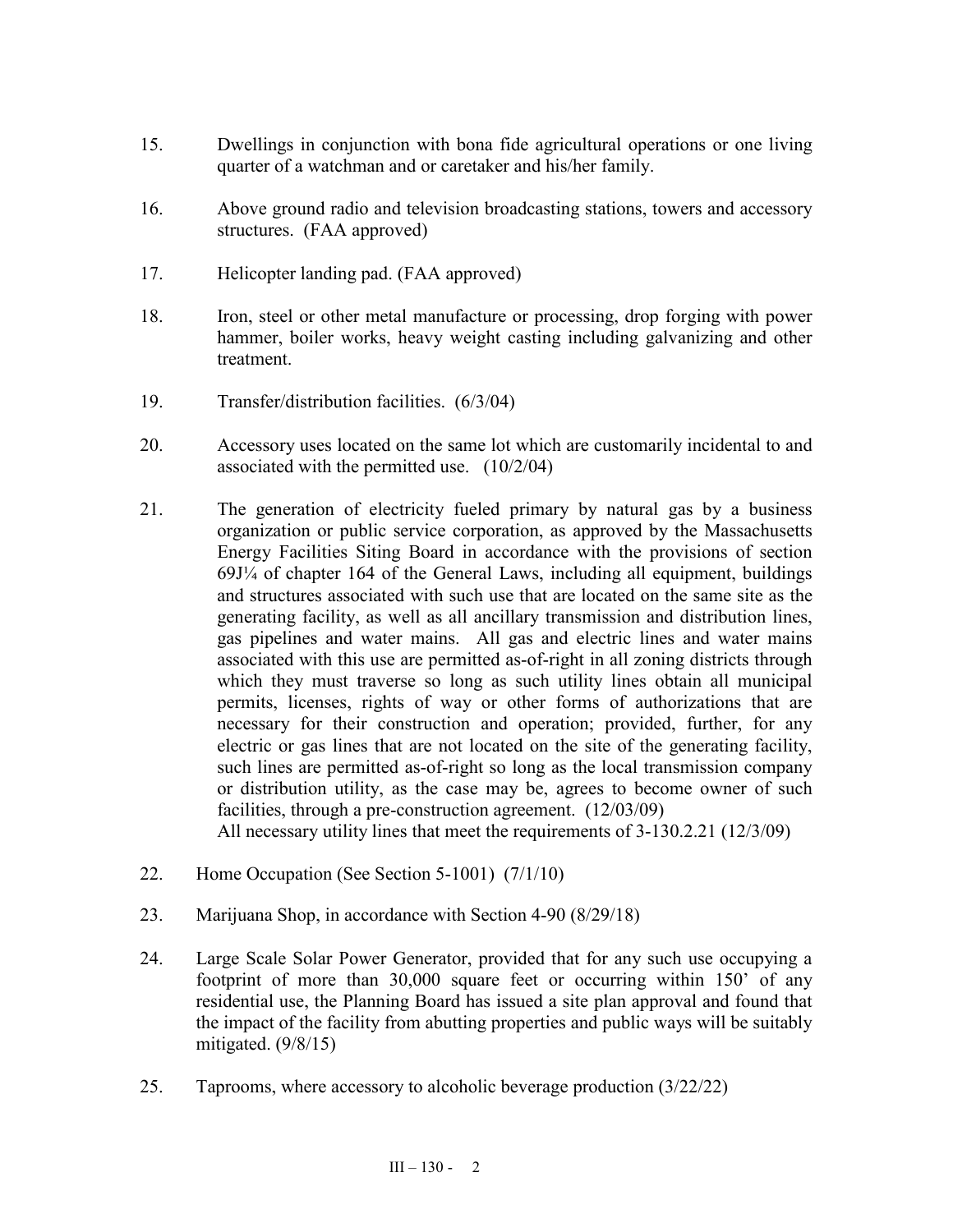## **Section 3-130.3 – Uses Permitted by Special Permit**

- 1. Lumber yards, fuel storage plants, truck terminals, motor vehicle storage yards (i.e. school buses, tow truck operations but not including junk yards and auto sales), and contractor yards. (City Council) (1/19/06)
- 2. Wood/Stump Reclamation Facility (City Council) (12/15/88)
	- a. Special Permit shall be for two (2) years.
	- b. No part of the operation shall be visible from the road or and residence.
	- c. All requirements of the Department of Environmental Quality Engineering (D.E.Q.E.), Health Board, Conservation Commission, and Article IV, Section 4-120 of the General Regulations shall be complied with.
	- d. The Health Department shall monitor the operation if any violations are found, the permit shall be revoked immediately pending investigation by the City Council.
	- e. The owner of the operation shall acquire a bond, to be filed with the treasurer and City Clerk, in the amount equal to removal costs of six (6) months storage of stumps, logs, mulch, sawdust, and firewood on the property.
- 4. Any use otherwise permitted (either By-Right or by Special Permit) in this district involving a building or buildings with a cumulative total floor area equal to or greater then 100,000 square feet. This requirement applies to both new uses and buildings, and to alterations/extension/expansions of existing uses and buildings whose cumulative total square footage meets or exceeds these thresholds. (Planning Board) (10/02/08)
- 5. Motor Vehicle Sales or Rental Agency. (Planning Board) (3/4/19)
- 6. Commercial earth removal (Planning Board) (See Section 5-20) (9/15/05)
- 7 Processing, reprocessing, remanufacturing, reclamation and/or recycling of construction (including but not limited to road and bridge) materials, building materials and/or demolition materials such as, but not limited to, lumber, asphalt, brick and concrete. (City Council) (9/15/05)
- 8. Any use otherwise permitted (either By-Right or by Special Permit) in this district that will discharge a cumulative total of more then 25,000 gallons per day of waste into the city's sanitary sewer system, or any use categorized as a Significant Industrial User (SIU). This shall apply to both new uses and to any alteration, extension or expansion of an existing use which would result in a cumulative total of more than 25,000 gallons per day of waste being discharged into the city's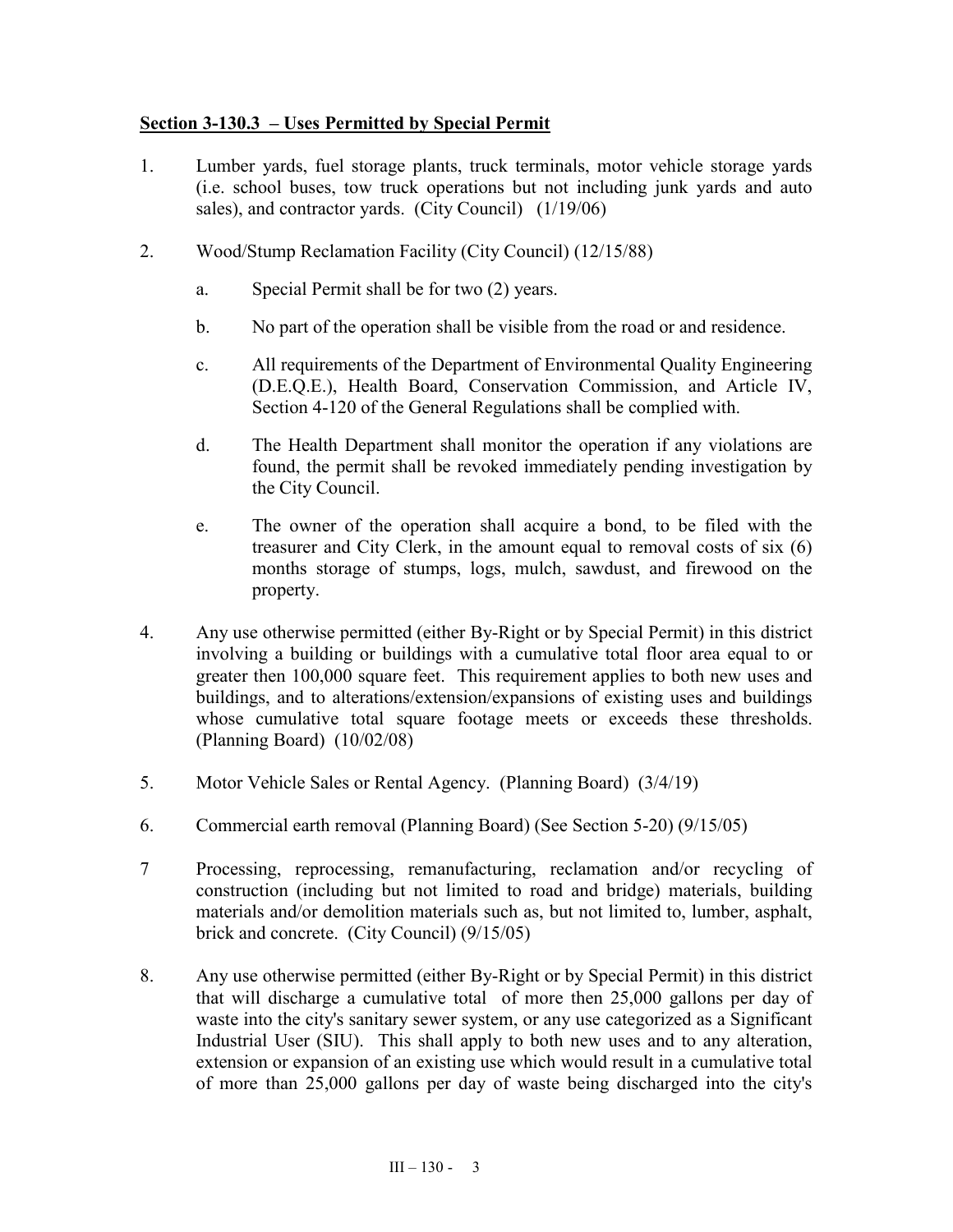sanitary sewer system, or any use categorized as a Significant Industrial User (SIU). (Planning Board) (10/2/08)

- 9. Truck and/or heavy motorized equipment repair shop or body shop, or truck tire recapping and retreading facility. This section shall not permit the aforementioned used for or upon vehicles registered as either passenger or livery vehicles with the Massachusetts Department of Transportation. This section shall permit the incidental sale of parts or equipment as needed in the normal conduct of business for the above listed uses, but does not permit the retail sale or rental of vehicles, machinery, parts, or equipment. (Planning Board) (6/7/2012)
- 10. Commercial kennel, or veterinary hospital (Planning Board) (12/3/09)
- 11. Home Based Business (See Section 5-100.1) (7/1/10)
- 12. The manufacture of plastic products by extrusion, molding or other means of manipulating pre-manufactured plastic materials (Planning Board) (6/10/14)
- 13. Place of amusement, recreation or assembly (i.e., convention center, sports arena) on a lot not less than 2 acres in size (Planning Board) (11/26/14)

**Section 3-130.4 – Prohibitions.** Within any Industrial A zone no buildings shall be erected, altered or enlarged and no land shall be used for the following:

- 1. Abattoir
- 2. Ammonia, chlorine or bleaching powder manufacture.
- 3. Asphalt manufacturing or refining
- 4. Automobile service station, gas station (except as an accessory use to an industrial concern), auto body repair shop, frame shop, brake and muffler shop.
- 5. Celluloid manufacture (except in isolated, fire-resisting buildings).
- 6. Commercial coal yard, coal storage or commercial salt storage.
- 7. Creosote manufacturing.
- 8. Distillation of coal, wood or bones.
- 9. Fertilizer or potash manufacturing or refining.
- 10. Glue or size manufacturing or process involving recovery from fish or animal offal.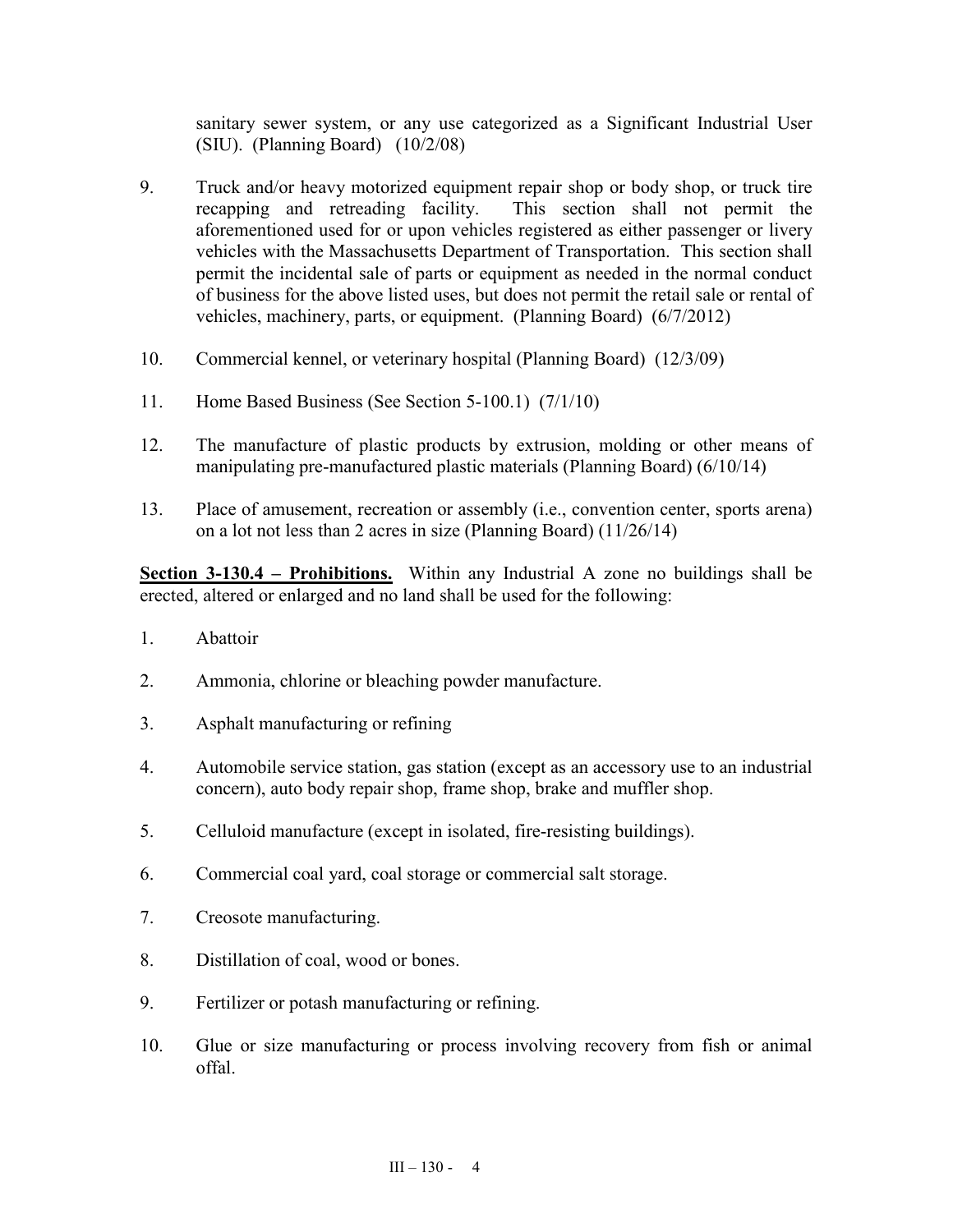- 11. Gypsum, cement, plaster or plaster of paris manufacturing.
- 12. Incineration of infectious and biogenetic research material and no other incineration except where required by State Regulation. (12/12/88)
- 13. Leather processing.
- 14. Linoleum manufacturing.
- 15. Paint manufacture.
- 16. Paper manufacture.
- 17. Plastic manufacture. (6/10/14)
- 18. Gas manufacture.
- 19. Quarry.
- 20. Rubber, cauotshouc or gutta percha manufacture from crude or scrap material.
- 21. Sewage disposal plant, except where controlled by the municipality.
- 22. Soap manufacture.
- 23. Stockyard.
- 24. Sulphurous, sulfuric, nitric or hydraulic acid manufacture.
- 25. Tar distillation and tar roofing manufacture.
- 26. Facilities utilizing or disposing or chemical, low level radioactive waste or any other hazardous waste disposal.

**Section 3-130.5 – Residential Restriction.** No building or other structure shall be erected, altered or used, and no land shall be used or occupied for residential purposes, except where subdivision plans or individual building lots existed, and were duly recorded or registered prior to the enactment of this amendment. The dwelling or dwellings of caretakers or watchmen located on the premises where such use is incidental to the principal permitted use are exempt from the above provisions.

**Section 3-130.6 – Area and Height Regulations.** Every building shall comply with the following area, yard and height regulations: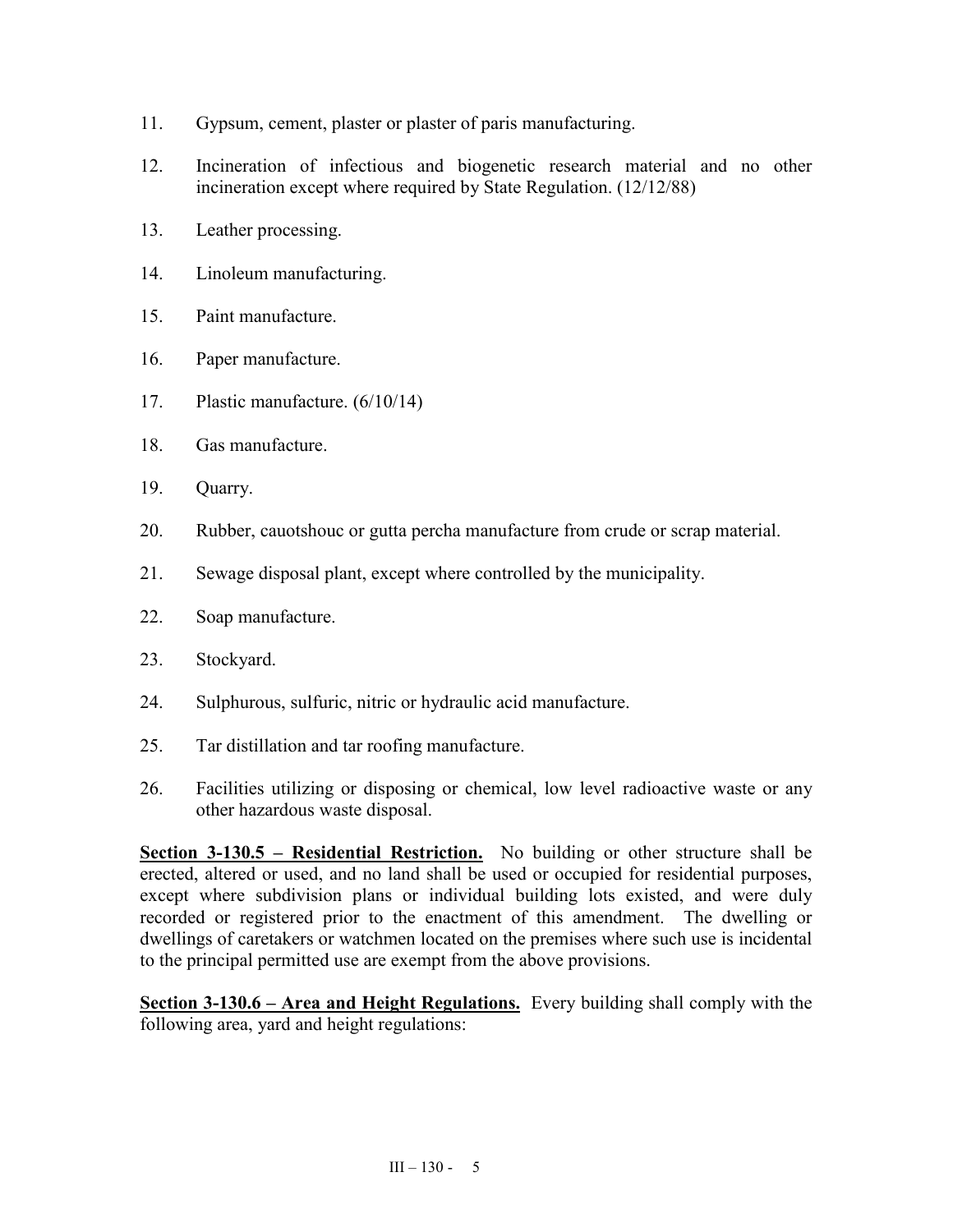- 1. Building Area and Coverage. Minimum lot size in an Industrial A zone shall be one (1) acre. Not more than fifty (50) percent of the area of each lot may be occupied by buildings.
- 2. Front Yard. there shall be a setback on each street on which a lot abuts which shall be not less than twenty (20) feet and each lot shall have a minimum frontage of one hundred fifty (150) feet at the street line.
- 3. Side Yard. There shall be two (2) side yards neither less than fifteen (15) feet.
- 4. Rear Yard. There shall be a rear yard on each lot which shall be not less than twenty-five (25) feet in depth or the height, of the building, whichever is greater. Where a rear yard abuts a railroad right-of-way, the rear lot line shall be deemed to be the center line of the railroad right-of-way for the purpose of this paragraph 4.
- 5. Height. No buildings or structures shall exceed sixty (60) feet in height. Buildings or structures located within the designated Airport Landing Zone, height will be whichever is the most restrictively regulated.

The Planning Board may issue a Special Permit permitting heights in excess of the maximum permitted.  $(2/24/03)$ 

**Section 3-130.7 - Performance Standards.** Any uses permitted in Industrial A Districts must also conform to all of the performance standards contained in Article IV, Section 4- 120.

**Section 3-130.8 - Special Regulations.** In order to encourage sound and attractive industrial development, the following special requirements shall apply:

- 1. (reserved for future use 9/16/03)
- 2. A buffer planting strip not less than twenty (20) feet in width, as defined in Article II- Section 2-20.01, shall be provided along each side or rear property line which directly abuts another existing residential property or residential district in either this city or an adjoining municipality. The Special Permit and/or Site Plan Approval granting authority may waive this requirement if in its opinion a suitable substitute is provided. (10/2/08)
- 3. Off-street parking, off-street loading and special requirements related to highway frontage described in Article VII, shall apply in Industrial A Districts.
- 4. A minimum of ten (10) percent of the required front yard shall be maintained with grass and live shade trees and ornamental shrubs with adequate spaces being left unpaved for their growth.